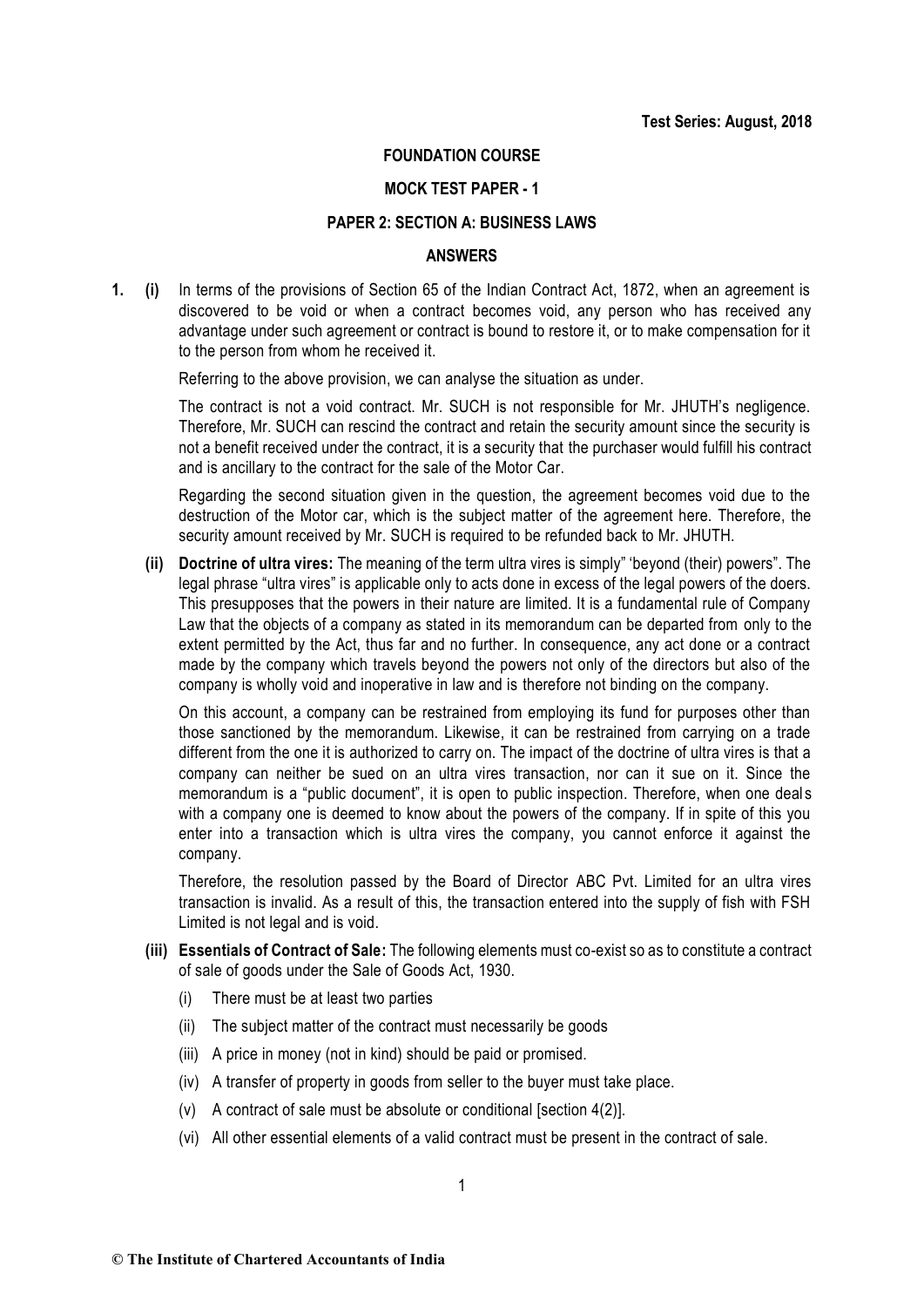- **2. (i) Revocation or lapse of offer:** Section 6 of the Indian Contract Act, 1872 deals with various modes of revocation of offer. According to it, an offer is revoked-
	- **(a) By notice of revocation**
	- **(b) By lapse of time:** The time for acceptance can lapse if the acceptance is not given within the specified time and where no time is specified, then within a reasonable time. This is for the reason that proposer should not be made to wait indefinitely. It was held in *Ramsgate Victoria Hotel Co Vs Montefiore*, that a person who applied for shares in June was not bound by an allotment made in November. This decision was also followed in *India Cooperative Navigation and Trading Co. Ltd. Vs Padamsey PremJi*. However these decisions now will have no relevance in the context of allotment of shares since the Companies Act, 2013 has several provisions specifically covering these issues.
	- **(c) By non fulfillment of condition precedent:** Where the acceptor fails to fulfill a condition precedent to acceptance the proposal gets revoked. This principle is laid down in Section 6 of the Act. The offeror for instance may impose certain conditions such as executing a certain document or depositing certain amount as earnest money. Failure to satisfy any condition will result in lapse of the proposal. As stated earlier 'condition precedent' to acceptance prevents an obligation from coming into existence until the condition is satisfied. Suppose where 'A' proposes to sell his house to be 'B' for ` 5 lakhs provided 'B' leases his land to 'A'. If 'B' refuses to lease the land, the offer of 'A' is revoked automatically.
	- **(d) By death or insanity:** Death or insanity of the proposer would result in automatic revocation of the proposal but only if the fact of death or insanity comes to the knowledge of the acceptor.
	- **(e) By counter offer**
	- **(f) By the non acceptance of the offer according to the prescribed or usual mode**
	- **(g) By subsequent illegality**
	- **(ii) Distinction between Limited Liability Partnership (LLP) and Limited Liability Company**

|    | <b>Basis</b>                     | <b>LLP</b>                                                                                                                                                                     | <b>Limited Liability Company</b>                                                                                                                         |
|----|----------------------------------|--------------------------------------------------------------------------------------------------------------------------------------------------------------------------------|----------------------------------------------------------------------------------------------------------------------------------------------------------|
| 1. | <b>Regulating Act</b>            | The LLP Act, 2008.                                                                                                                                                             | The Companies Act, 2013.                                                                                                                                 |
| 2. | Members/Partners                 | The persons who contribute to<br>LLP are known as partners of<br>the LLP.                                                                                                      | The persons who invest the<br>money in the shares are known<br>as members of the company.                                                                |
| 3. | Internal governance<br>structure | The<br>internal<br>governance<br>structure of a LLP is governed by<br>contract agreement between the<br>partners.                                                              | The<br>internal<br>governance<br>structure of a company is<br>regulated by statute<br>(i.e.,<br>Companies Act, 2013).                                    |
| 4. | Name                             | Name of the LLP to contain the<br>"Limited<br>Liability<br>word<br>partnership" or "LLP" as suffix.                                                                            | Name of the public company to<br>contain the word "limited" and<br>Pvt. Co. to contain the word<br>"Private limited" as suffix.                          |
| 5. | No. of members/<br>partners      | Minimum $-2$ members<br>Maximum - No such limit on the<br>members<br>the Act. The<br>in<br>members of the LLP can be<br>individuals/or body corporate<br>through the nominees. | Private company:<br>Minimum $-2$ members<br>Maximum 200 members<br>Public company:<br>Minimum $-7$ members<br>Maximum – No such limit on the<br>members. |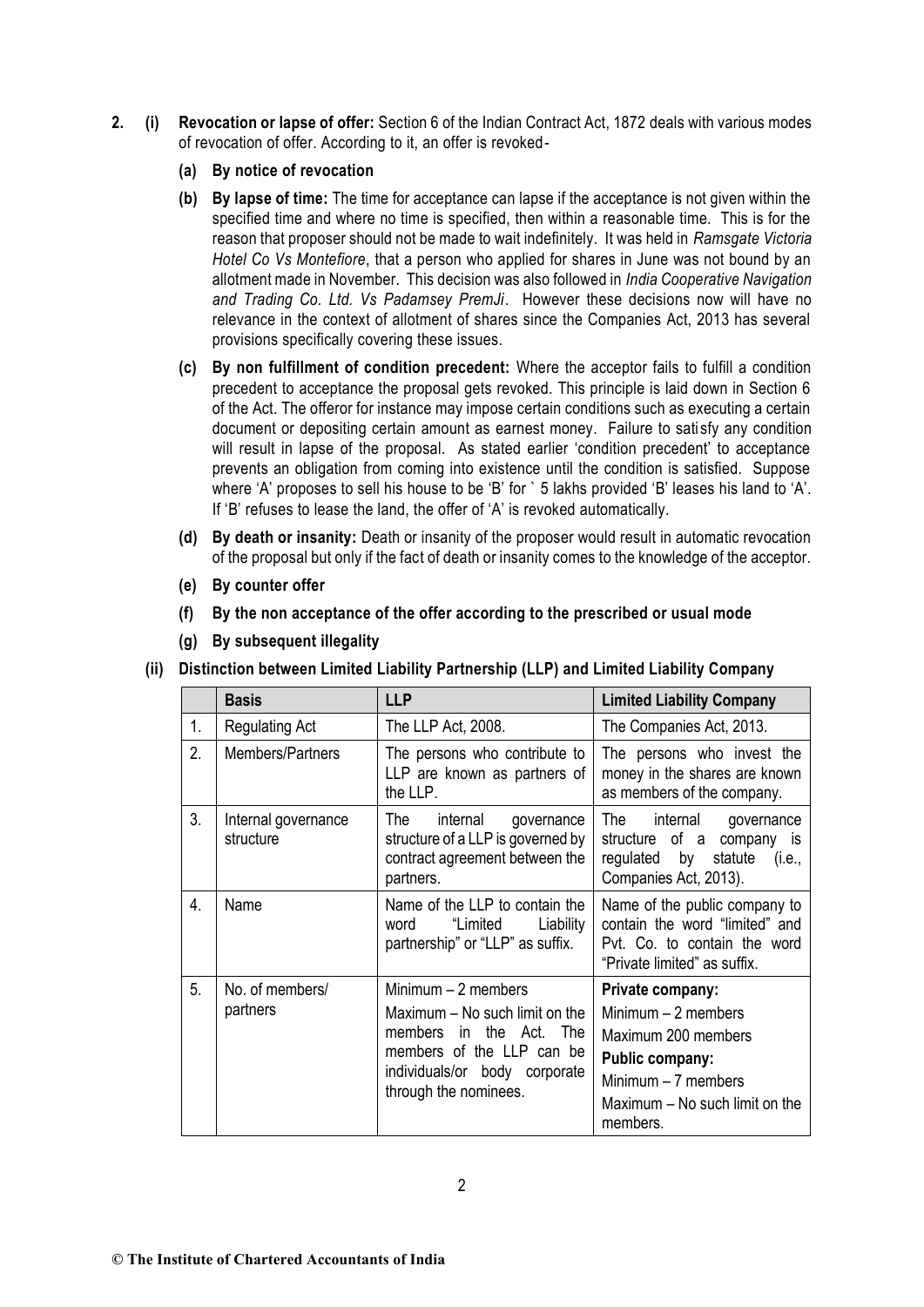|                |                                                        |                                                                                                                                         | Members can be organizations,<br>trusts, another business form or<br>individuals.               |
|----------------|--------------------------------------------------------|-----------------------------------------------------------------------------------------------------------------------------------------|-------------------------------------------------------------------------------------------------|
| 6.             | Liability of members/<br>partners                      | Liability of a partners is limited to<br>the extent of agreed contribution<br>in case of intention is fraud.                            | Liability of a member is limited to<br>the amount unpaid on the<br>shares held by them.         |
| 7 <sub>1</sub> | Management                                             | The business of the company<br>managed by the<br>partners<br>including the<br>designated<br>partners authorized in<br>the<br>agreement. | The affairs of the company are<br>managed by board of directors<br>elected by the shareholders. |
| 8.             | Minimum number of<br>directors/ designated<br>partners | Minimum 2 designated partners.                                                                                                          | Pvt. Co. - 2 directors<br>Public $co. - 3$ directors                                            |

## **3. (i) Implied authority of partner as agent of the firm (Section 19):**

Subject to the provisions of section 22, the act of a partner which is done to carry on, in the usual way, business of the kind carried on by the firm, binds the firm. The authority of a partner to bind the firm conferred by this section is called his "implied authority"

In the absence of any usage or custom of trade to the contrary, the implied authority of a partner does not empower him to-

- (a) Submit a dispute relating to the business of the firm to arbitration;
- (b) Open a banking account on behalf of the firm in his own name;
- (c) Compromise or relinquish any claim or portion of a claim by the firm;
- (d) Withdraw a suit or proceedings filed on behalf of the firm;
- (e) Admit any liability in a suit or proceedings filed on behalf of the firm;
- (f) Acquire immovable property on behalf of the firm;
- (g) Transfer immovable property belonging to the firm; and
- (h) Enter into partnership on behalf of the firm.
- **(ii)** As per the provisions of Section 19 of the Indian Contract Act, 1872, when consent to an agreement is caused by coercion, fraud or misrepresentation, the agreement is a contract voidable at the option of the party whose consent was so caused**.**

A party to contract, whose consent was caused by fraud or misrepresentation, may, if he think fit, insist that the contract shall be performed, and that he shall be put in the position in which he would have been if the representations made had been true.

**Exception-** If such consent was caused by misrepresentation or by silence, fraudulent within the meaning of section 17, the contract, nevertheless, is not voidable if the party whose consent was so caused had the means of discovering the truth with ordinary diligence.

In the situation given in the question, both the fuel meter and the speed meter of the car were working perfectly, Mr. CHHOTU had the means of discovering the truth with ordinary diligence. Therefore, the contract is not voidable. Hence, Mr. CHHOTU cannot rescind the contract on the above ground.

**4. (i) Caveat Emptor'** means "let the buyer beware", i.e. in sale of goods the seller is under no duty to reveal unflattering truths about the goods sold. Therefore, when a person buys some goods, he must examine them thoroughly. If the goods turn out to be defective or do not suit his purpose, or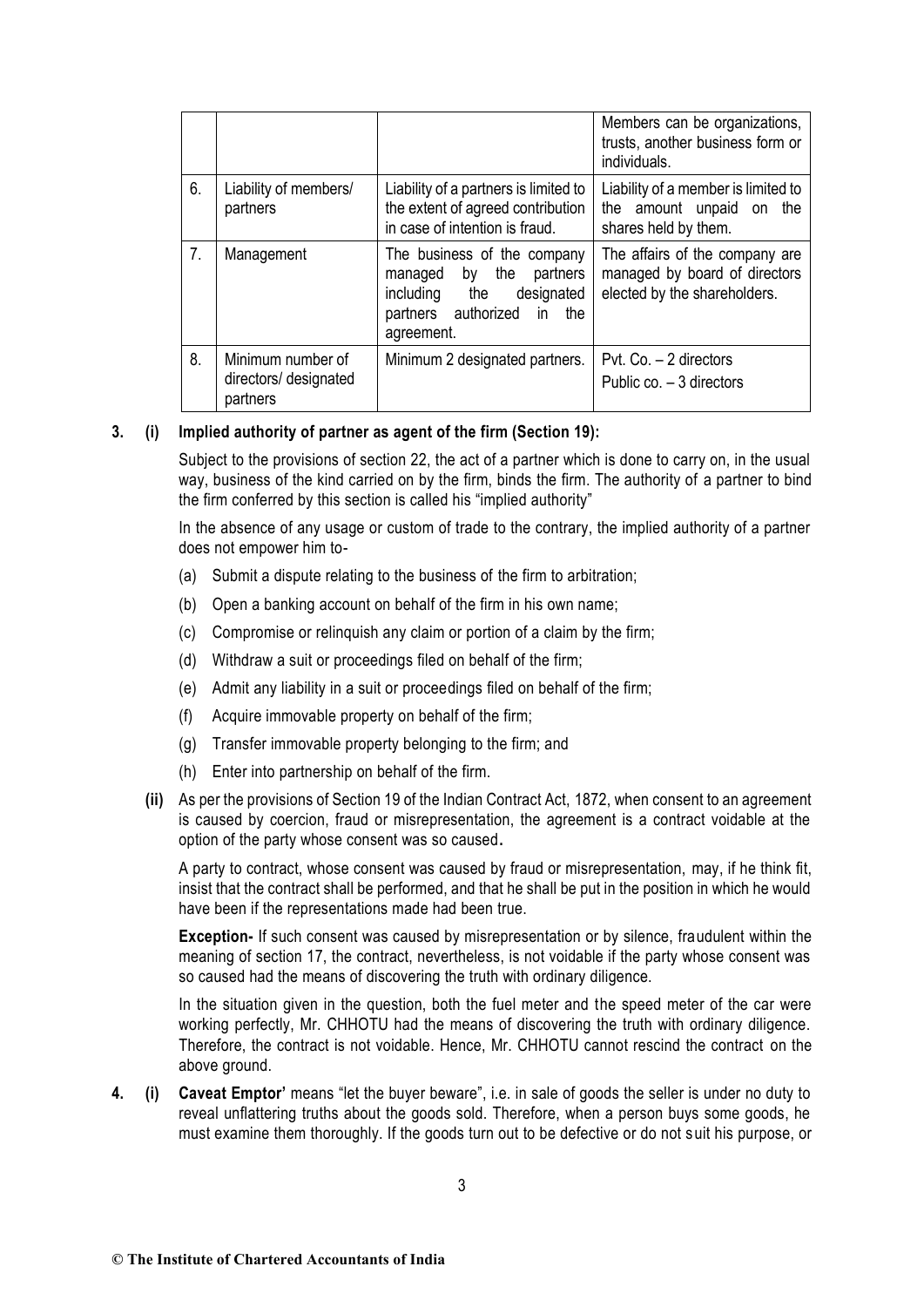if he depends upon his skill and judgment and makes a bad selection, he cannot blame any body excepting himself.

The rule is enunciated in the opening words of section 16 of the Sale of Goods Act, 1930 which runs thus: "Subject to the provisions of this Act and of any other law for the time being in force, there is no implied warranty or condition as to the quality or fitness for any particular purpose of goods supplied under a contract of sale"

The rule of caveat emptor does not apply in the following cases:

- (i) *Fitness for buyer's purpose*: Where the buyer, expressly or by implication, makes know to the seller the particular purpose for which he requires the goods and relies on the seller's skill or judgment and the goods are of a description which it is in the course of the seller's business to supply, the seller must supply the goods which shall be fit for the buyer's purpose. [Section16(1)].
- (ii) *Sale under a patent or trade name*: In the case of a contract for the sale of a specified article under its patent or other trade name, there is no implied condition that the goods shall be reasonably fit for any particular purpose [Section 16(1)].
- (iii) *Merchantable quality*: Where goods are bought by description from a seller who deals in goods of that description (whether he is in the manufacturer or producer or not), there is an implied condition that the goods shall be of merchantable quality. But if the buyer has examined the goods, there is no implied condition as regards defects which such examination ought to have revealed. [Section 16(2)].
- (iv) *Usage of trade*: An implied warranty or condition as to qualify or fitness for a particular purpose may be annexed by the usage of trade. [Section 16(3)].
- (v) *Consent by fraud*: Where the consent of the buyer, in a contract of sale, is obtained by the seller by fraud or where the seller knowingly conceals a defect which could not be discovered on a reasonable examination, the doctrine of caveat emptor does not apply.
- **(ii)** According to Section 20 of the Indian Partnership Act, 1932, the partners in a firm may, by contract between the partners, extend or restrict implied authority of any partners.

Notwithstanding any such restriction, any act done by a partner on behalf of the firm which falls within his implied authority binds the firm, unless the person with whom he is dealing knows of the restriction or does not know or believe that partner to be a partner.

The implied authority of a partner may be extended or restricted by contract between the partners. Under the following conditions, the restrictions imposed on the implied authority of a partner by agreement shall be effective against a third party:

- 1. The third party knows above the restrictions, and
- 2. The third party does not know that he is dealing with a partner in a firm.

Now referring to the case given in the question, M supplied furniture to A, who ultimately sold them to a third party and M was also ignorant about the agreement entered into by the partners about the change in their role. M also is not aware that he is dealing with a partner in a firm. Therefore, M on the basis of knowledge of implied authority of A, can recover money from the firm.

But in the second situation, if M was having knowledge about the agreement, he cannot recover money from the firm.

- **5. (i)** As per the provisions of section 24 of the sale of Goods Act, 1930, when goods are delivered to the buyer on approval on 'on sale or return' or other similar terms, the property therein passes to the buyer-
	- (a) When the buyer signifies his approval or acceptance to the seller or does any other act adopting the transaction;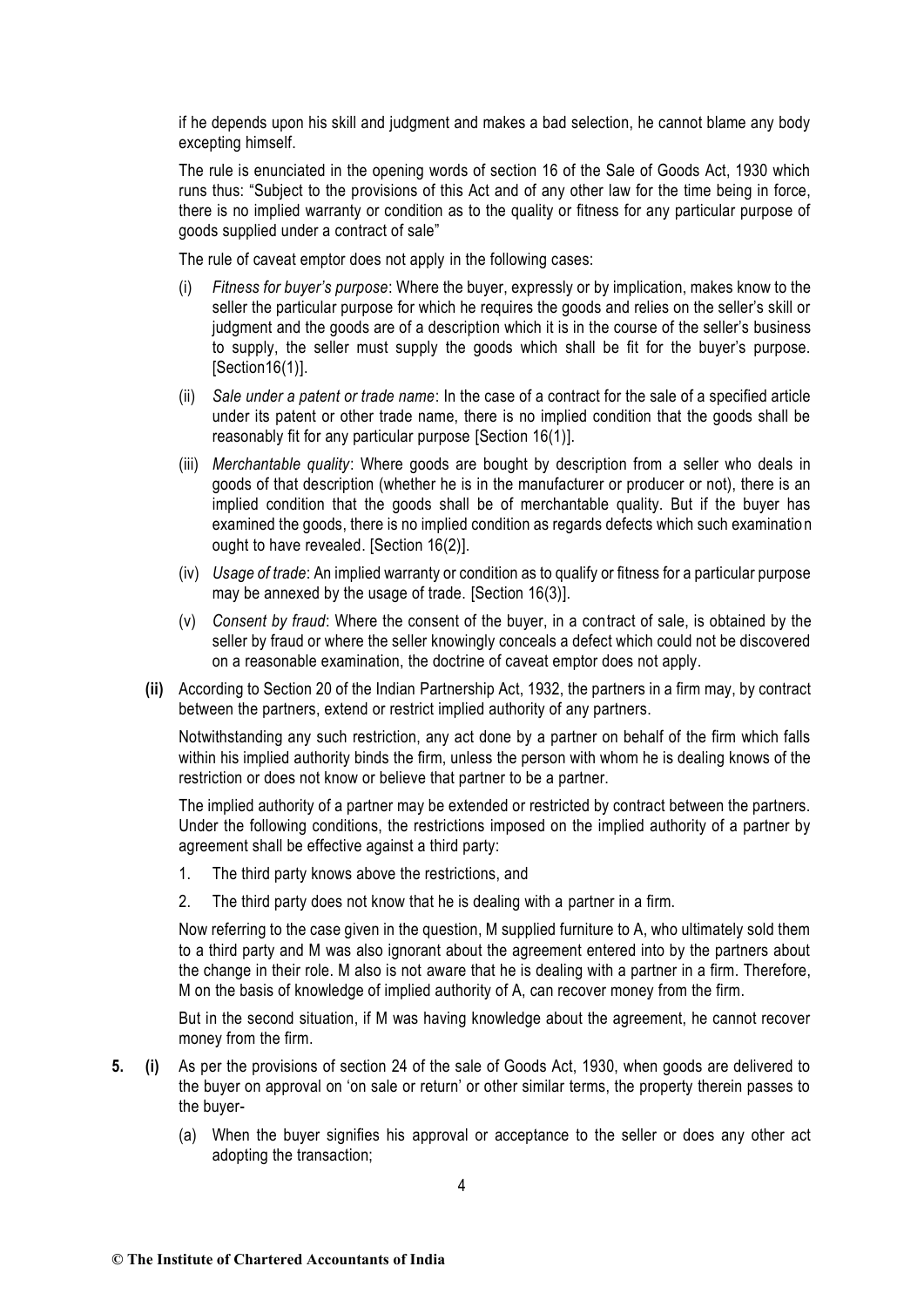- (b) If he does not signify his approval or acceptance to the seller but retains the goods without giving notice or rejection, then, if a time has been fixed for the return of the goods, on the expiration of such time, and, if no time has been fixed, on the expiration of a reasonable time; or
- (c) he does something to the good which is equivalent to accepting the goods e.g. he pledges or sells the goods.

Referring to the above provisions, we can analyse the situation given in the question.

Since Mr. JOSHI, who had taken delivery of the Motor Car on sale or Return basis and pledged the Motor car to Mr. GAJESH, he has attracted the third condition that he has done something to the good which is equivalent to accepting the goods e.g. he pledges or sells the goods. Therefore, the property therein (Motor Car) passes to the Mr. JOSHI. Now in this situation, Ms. PREETI cannot claim back her Motor Car from Mr. GAJESH, but she can claim the price of the Motor Card from Mr. JOSHI only.

**(ii)** Under section 7(2) the Registrar shall on the basis of documents and information filed for the formation of a company, shall register all the documents and information and issue a certificate that the company is incorporated in the prescribed form to the effect that the proposed company is incorporated under this Act. The company becomes a legal entity form the date mentioned in the certificate of incorporation and continues to be so till it is wound up.

## **Effects of registration of a company**

Section 9 of the Companies Act, 2013 provides that, from the date of incorporation mentioned in the certificate of incorporation, such of the subscribers to the Memorandum and all other persons, as may from time to time become members of the company, shall be a body corporate by the name contained in the memorandum, capable forthwith of exercising all the functions of an incorporated company under this Act and having perpetual suceession with power to acquire, hold and dispose of property, both movable and immovable, tangible and intangible, to contract and to sue and be sued by the said name. Accordingly, when a company is registered and a certificate of incorporation is issued by the Registrar, three important consequences follow:

- (a) the company becomes a distinct legal entity. Its life commences from the date mentioned in the certificate of incorporation capable of entering into contracts in its own name, acquiring, holding and disposing of property of any nature whatsoever and capable of suing and being sued in its own name.
- (b) it acquires a life of perpetual existence by the doctrine of succession. The members may come and go, but it goes on forever, unless it is wound up.
- (c) Its property is not the property of the shareholders. The shareholders have a right to share in the profits of the company as and when declared either as dividend or as bonus shares. Likewise any liability of the company is not the liability of the individual shareholders.
- **6. (i)** The law provides that a contract should be supported by consideration. So long as consideration exists, the Courts are not concerned to its adequacy, provided it is of some value. The adequacy of the consideration is for the parties to consider at the time of making the agreement, not for the Court when it is sought to be enforced **(***Bolton v. Modden***).** Consideration must however, be something to which the law attaches value though it need not be equivalent in value to the promise made.

According to Explanation 2 to Section 25 of the Indian Contract Act, 1872, an agreement to which the consent of the promisor is freely given is not void merely because the consideration is inadequate but the inadequacy of the consideration may be taken into account by the Court in determining the question whether the consent of the promisor was freely given.

> 5 **OR**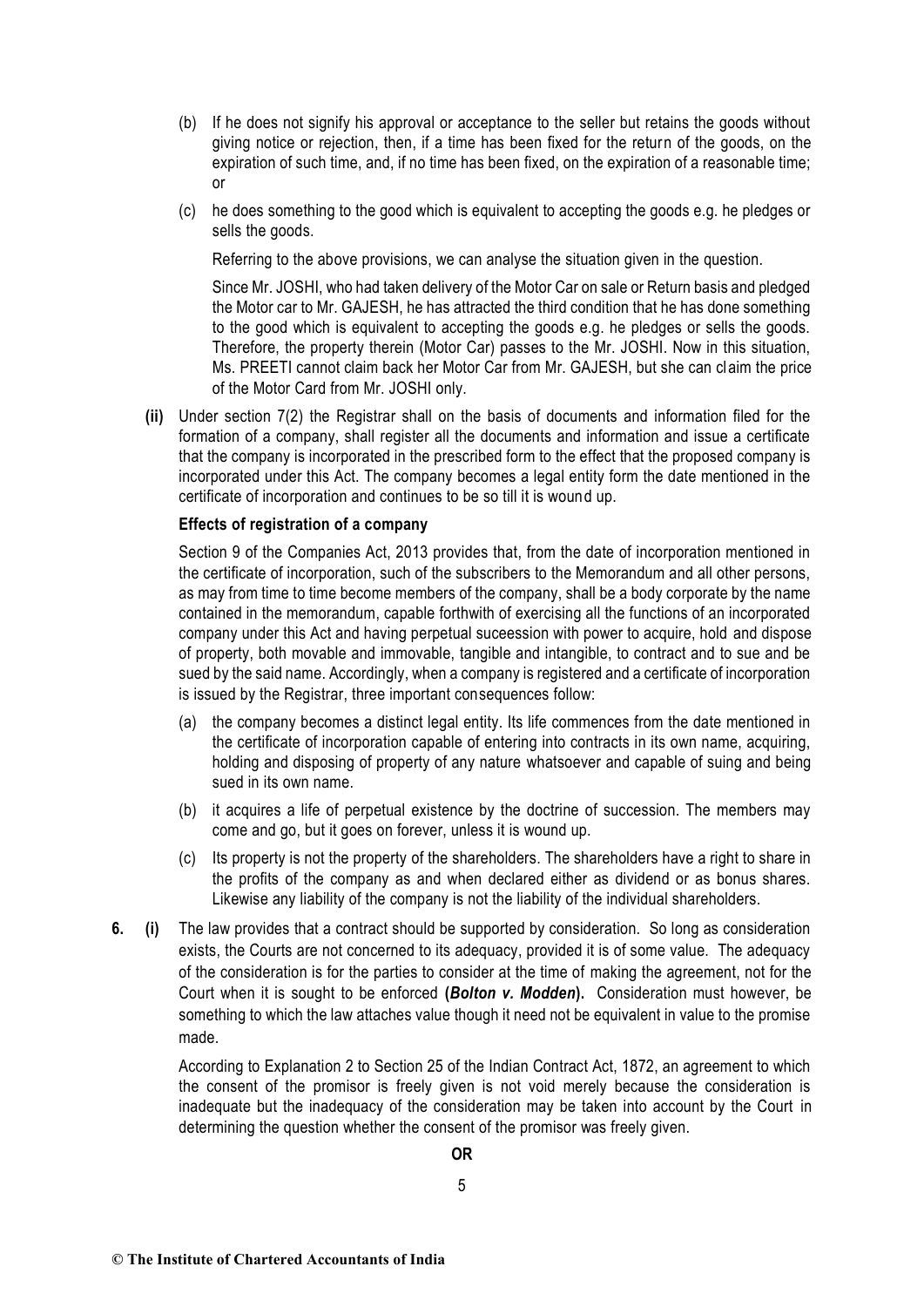#### **Compensation for loss or damage caused by breach of contract (Section 73)**

When a contract has been broken, the party who suffers by such a breach is entitled to receive. from the party who has broken the contract, compensation for any loss or damage caused to him thereby, which naturally arose in the usual course of things from such breach, or which the parties knew, when they made the contract, to be likely to result from the breach of it.

Such compensation is not to be given for any remote and indirect loss or damage sustained by reason of the breach.

In view of above, the statement given in the question seems to be incorrect.

## **(ii) Settlement of partnership accounts (Section 48)**

In settling the accounts of a firm after dissolution, the following rules shall, subject to agreement by the partners, be observed:

- (i) Losses, including deficiencies of capital, shall be paid first out of profits, next out of capital, and, lastly, if necessary, by the partners individually in the proportions in which they were entitled to share profits.
- (ii) The assets of the firm, including any sums contributed by the partners to make up deficiencies of capital, must be applied in the following manner and order:
	- (a) in paying the debts of the firm to third parties;
	- (b) in paying to each partner rateably what is due to him from capital;
	- (c) in paying to each partner rateably what is due to him on account of capital; and
	- (d) the residue, if any, shall be divided among the partners in the proportions in which they were entitled to share profits.
- (iii) As per section 7(7) of the Companies Act, 2013, where a company has been got incorporated by furnishing false or incorrect information or representation or by suppressing any material fact or information in any of the documents or declaration filed or made for incorporating such company or by any fraudulent action, the Tribunal may, on an application made to it, on being satisfied that the situation so warrants, direct that liability of the members shall be unlimited.

Hence, the order of NCLT will be legal.

**Precautions:** Before making any order,—

- (a) the company shall be given a reasonable opportunity of being heard in the matter; and
- (b) the Tribunal shall take into consideration the transactions entered into by the company, including the obligations, if any, contracted or payment of any liability.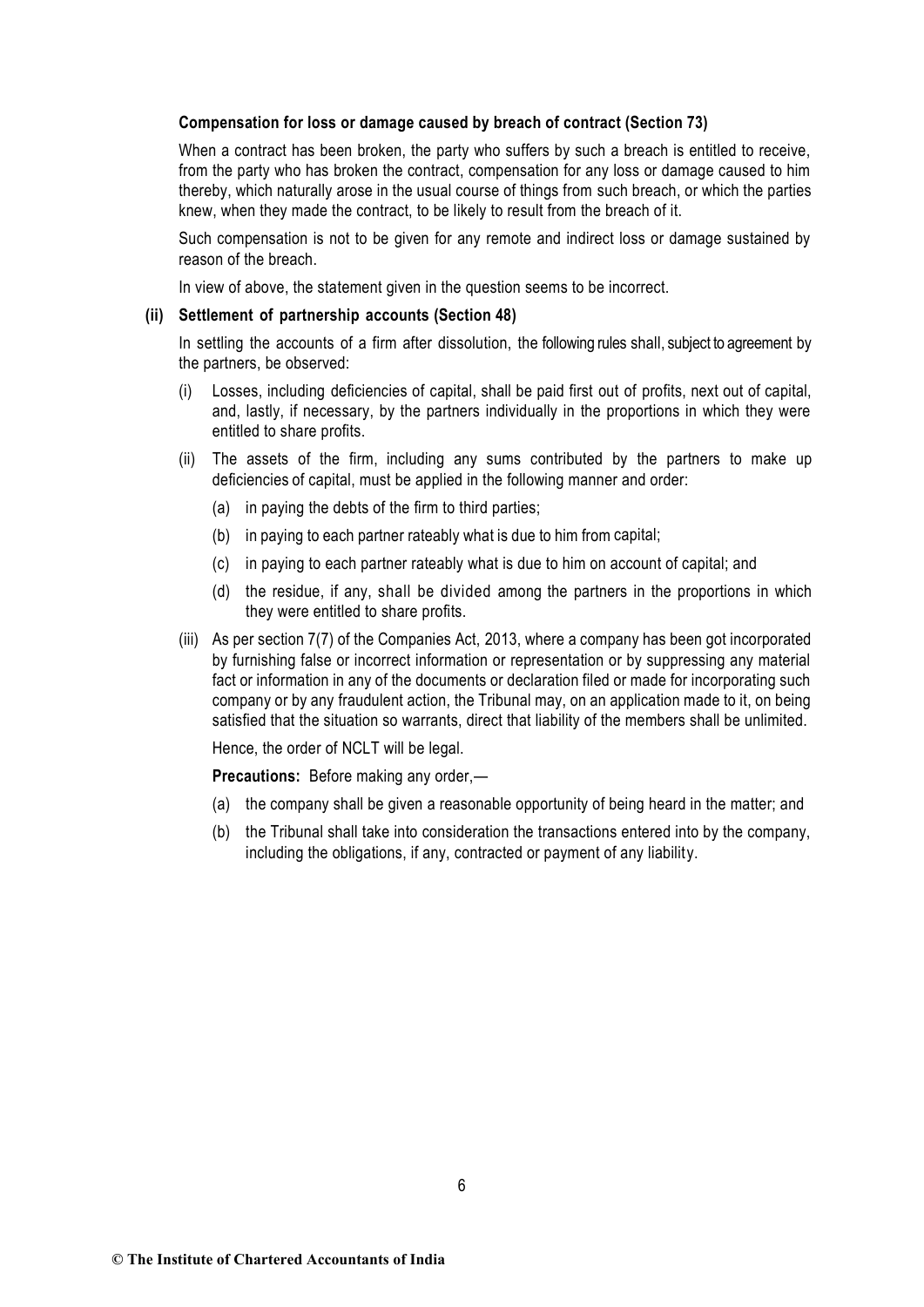# **FOUNDATION COURSE**

# **MOCK TEST PAPER - 1**

# **PAPER 2: SECTION-B: BUSINESS CORRESPONDENCE AND REPORTING**

# **ANSWERS**

- **1. (a)** (1) b
	- (2) d
	- (3) a
	- (4) c
	- (5) c
	- **(b) (i)** Green house Gases and the effects (Heading)
		- (1) Acc to Global Wrmng hts
			- a) Wrmng lpsd in 21<sup>st</sup> cntry
		- (2) New Prbltc System of prdctng clmt
			- (a) Dvlpd by Univ of South Hampton
			- (b) Uses new statscl mthd, diff from tradtnl smltns
			- (c) Rlbl and eqvlnt to crnt mthds
			- (d) Finds crnt clmt anlgs
			- (e) Uses rfrnce mdls
			- (f) Dedcs future psblts
		- (3) New Method
			- (a) Prdcts very high mean air temp, espcly on sea surfaces in 2018-22
				- (i) Cause
					- Low prblty of intense cold events
					- High prblty of heat events
				- (ii) Effect
					- Incrd trpcl strm actvty
			- (b) Much faster than a super comp
				- (i) Prdctns made in frctn of scnd based on algo

## **Key Used**

- Glbl= global
- Wrmng= warming
- Hts=hiatus
- Lpsd=lapsed
- Cntry=century
- Prblstc=probalistic
- Prdctng=predicting
- Clmt=climate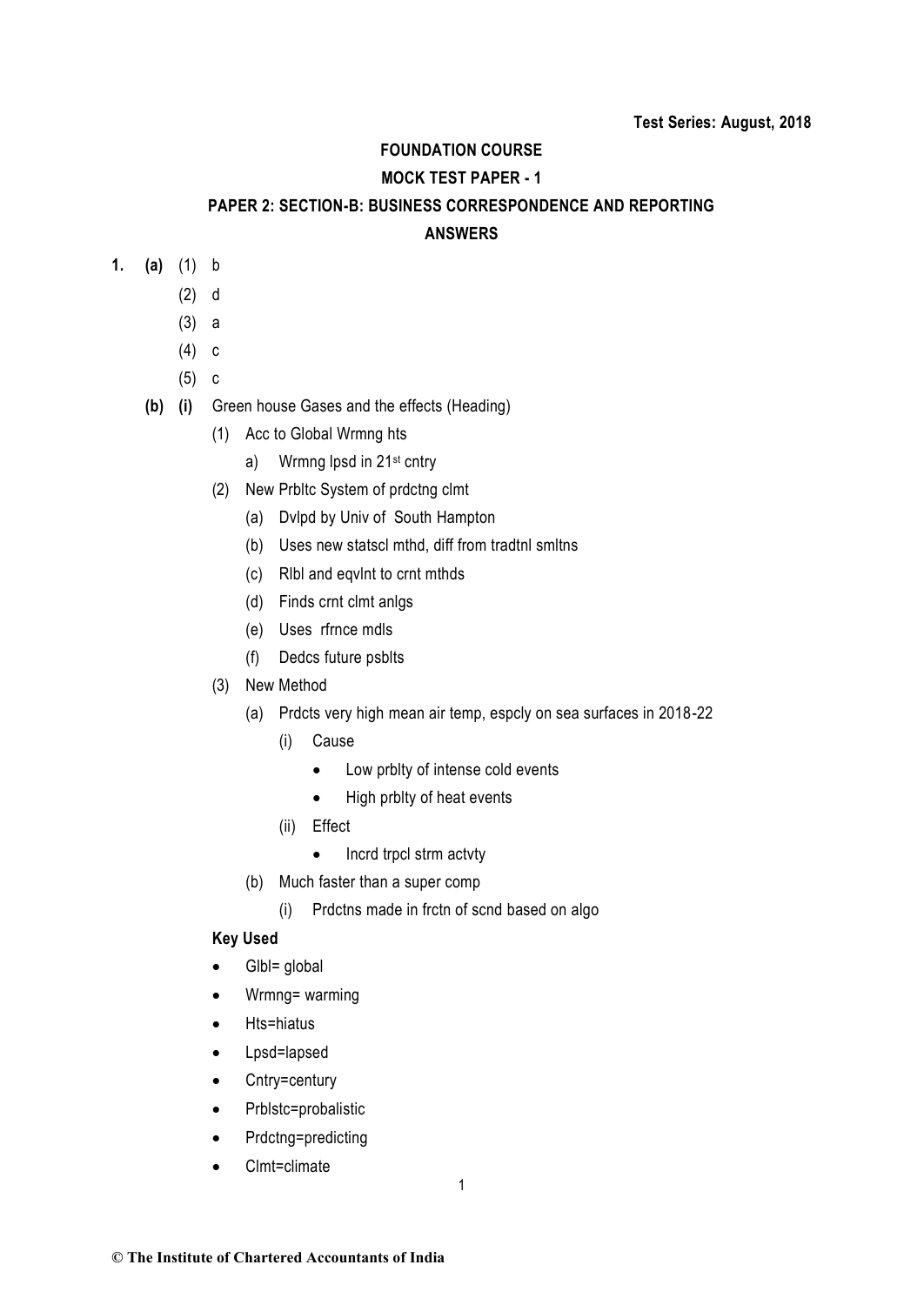- Temp=temperature
- Dvlpd=developed
- Univ= university
- Statscl=statistical
- Mthds=methods
- Tradtnl=traditional
- Smltns= simulations
- Rlbl=reliable
- Eqvlnt=equivalent
- Crnt=current
- Analgs=analogues
- Rfrnce=reference
- Mdls=models
- Dedcs=deduces
- Psblts=possibilities
- Espcly=especially
- Prdcts=Predicts
- Prblty=probability
- Incrsd=increased
- Trpcl=tropical
- Strm=storm
- Actvty=activity
- Comp=computer
- Prdctns=predeictions
- Frctn=fraction
- Scnd=second
- Algo=algorithm

## **(b) (ii) Summary**

As per Global warming hiatus warming seem to have lapsed in this, but new method suggests hotter temperatures than expected. New probabilistic system developed by South Hampton University uses a method different from the traditional one that uses new statistical method that finds current climate analogues using reference models deducing future possibilities. The system is as reliable as the current system. It has predicted extremely high mean air temperature especially on the sea surfaces due to low probability of extreme cold events and high probability of high heat events causing increased tropical storm activity. It makes predictions in a fraction of a second and is much faster compared to a super computer.

**2. (a)** Communication is a process of exchanging information, ideas, thoughts, feelings and emotions through speech, signals, writing, or behavior. Communication is relevant in daily life as we experience it in all walks of life. While talking to friends, family and office colleagues, while passing on a piece of information, while starting a campaign or a protest march; at every step we want to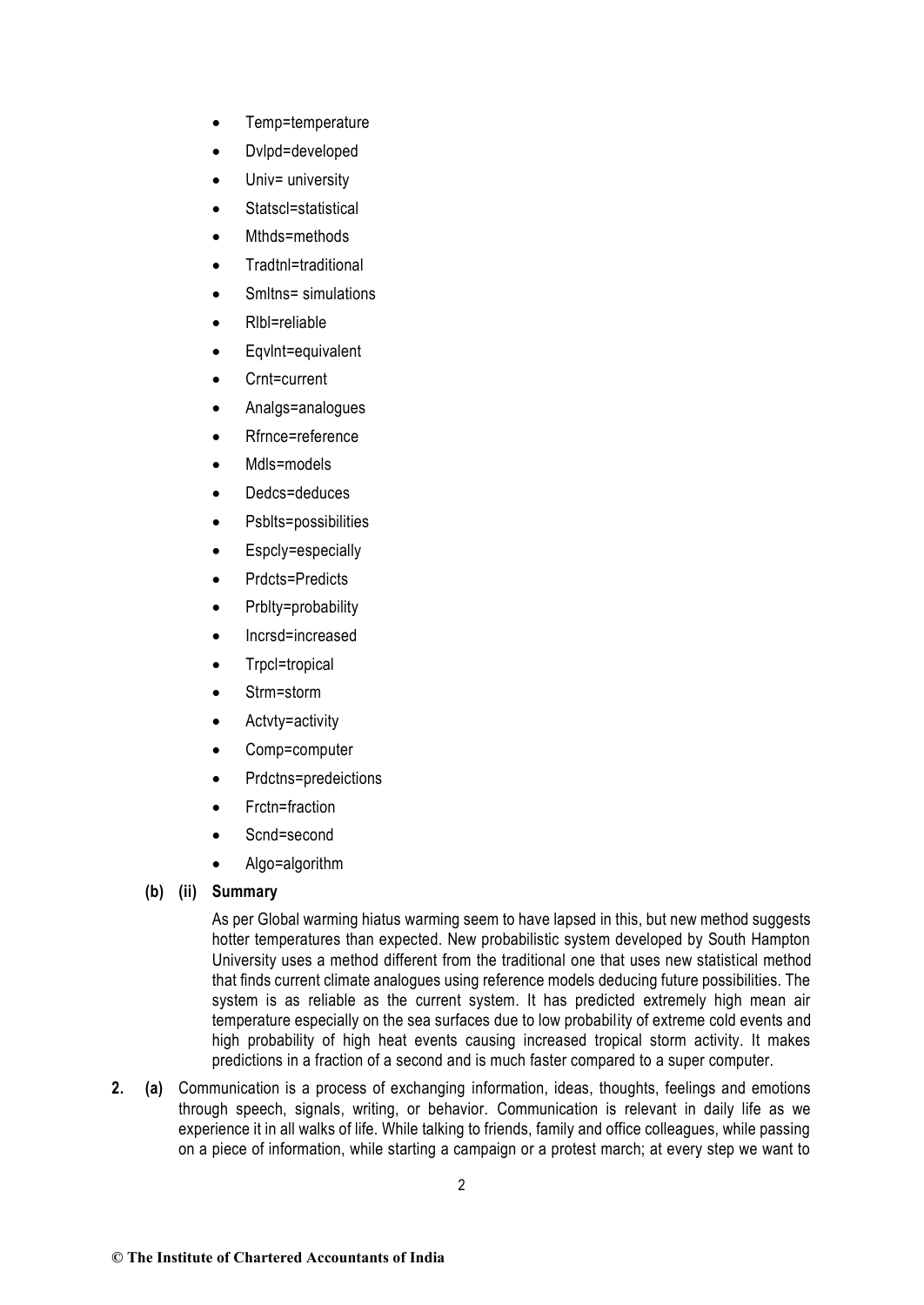communicate a message. The audience differs and the purpose differs; yet communication happens.

- **(b)** (i) d
	- (ii) c
	- (iii) Studies should be given first priority.
	- (iv) The doctor asked the patient to wait.
- **(c) GST : At a glance**

A new development in the field of tax payment has come up with the advent of GST (Goods and sales tax). This collective tax, includes all the multiple taxes levied on products, however the preparation for its implementation is not too sound. The government has postponed the first filing of GST, giving tax payers enough time to understand the nuances. The e commerce portals too have been given some leniency as far as deduction of taxes from sellers is concerned.

- 3. (a) **Chain of Command**: The communication pattern that follows the chain of command from the senior to the junior is called the chain network. Communication starts at the top, like from a CEO, and works its way down to the different levels of employees. It involves a lot of organizational hierarchy.
	- (b) (i) a
		- (ii) c
		- (iii) A cake can be made by us on a stove.
		- (iv) They informed that they had been living in Assam.
	- **(c) Letter**

Manager **Date:** Date: 2008 **Date: 2008** Your Own Office supplies Ltd. New Delhi

Manager Name of client company New Delhi

Dear Sir/Madam

#### **Sub: Apology for delay in shipment of Order No. 12345**

This with reference to the order placed by your organization for supply of stationary items (Order No. 12345) dated 12<sup>th</sup> Aug., 2018. I sincerely apologize for the delay in the shipment of the same. Due to heavy rains in Mumbai, our dispatch section at the head office (based in Mumbai) could not send any orders for 3 days due to thin staff attendance and slow movement of traffic around the area resulting in inadvertent delay in shipment.

Please accept my sincere apologies for the inconvenience caused. We are a trusted a name in office supplies and we have always delivered your orders in time. We hope that you will give us many more opportunities to deal with you. Looking forward to a long term business relationship.

Thanks for the cooperation.

Regards,

**Manager, Office and food supplies ltd.**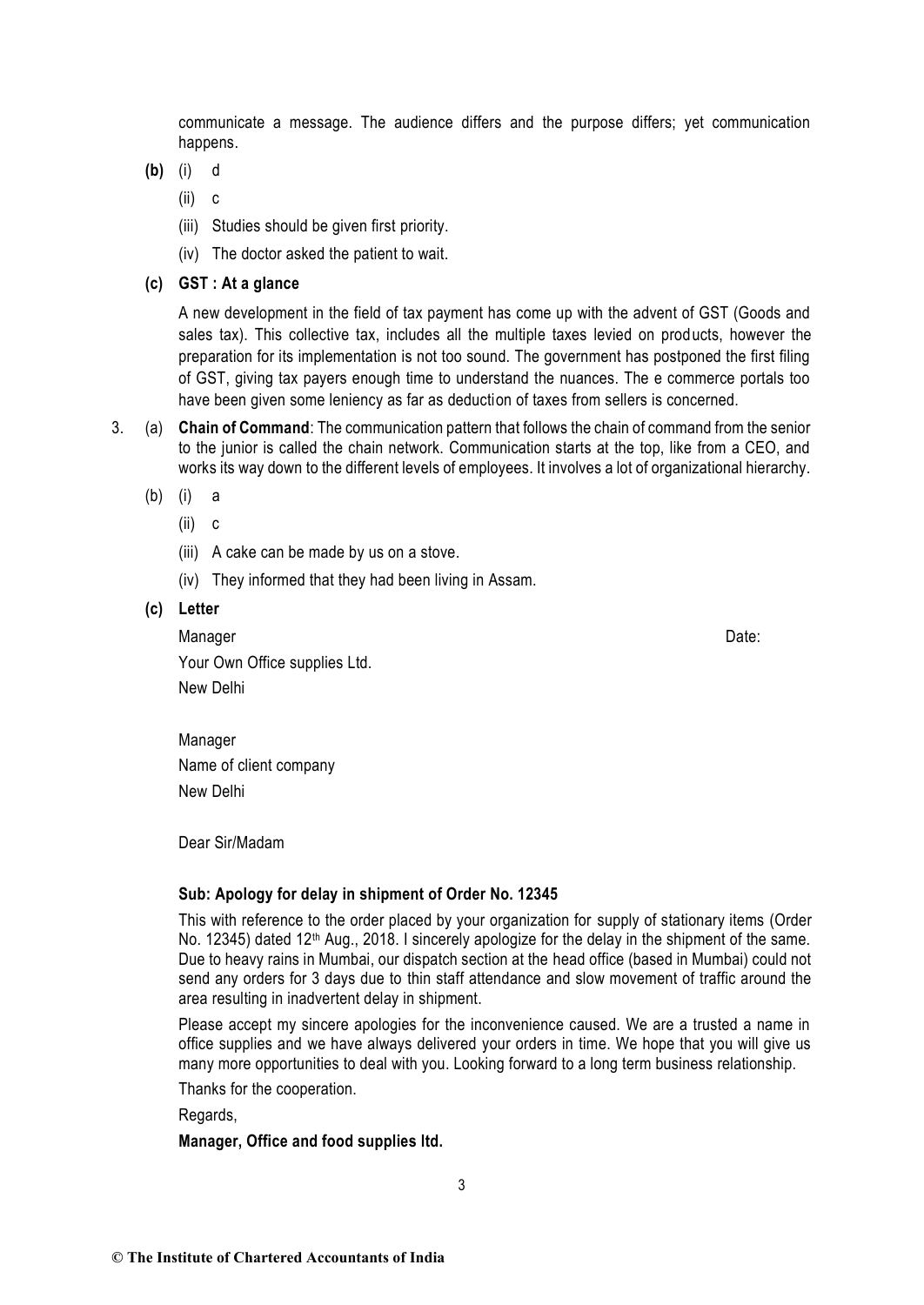## **4. (a) Barriers in communication:**

- Physical Barriers
- Cultural Barriers
- **Language Barriers**
- **Technology Barriers**
- **Emotional Barriers**

**Technology Barriers**: Being a technology driven world, all communication is dependent on good and extensive use of technology. However, there might arise technical issues, like server crash, overload of information etc. which lead to miscommunication or no communication at all.

**Language Barriers**: It's a cosmopolitan set up, where people of different nationalities move from their home to other countries for work. As a result, it is difficult to have a common language for communication. Hence, diversity gives rise to many languages and it acts as a barrier at times.

- (b) (i) a
	- (ii) The school authorities declared the results
	- (iii) The teacher praised the girl that she had been working hard.

# **(c) Answer Hints for Article**

- Social media is a good way to connect with friends and relatives
- A convenient platform for sharing ideas, thoughts and opinions
- Facebook, twitter, instagram, whatsapp are useful when used in a healthy way.
- Getting addicted to them is very easy and effects one's productivity.
- With the advent of social media in our lives, every movement gets tracked and reported.
- Technology at its boom, is not safe always. One needs to use it judiciously for good cause s.
- The social media shows a person's daily movements, tracks your trips; what you see on your FB pages is influenced by your past searches, which is probably not right.
- A good balance of technology and mind, with less interference of the social media is an appropriate approach.

# **Answer Hints for Report**

- Mention a heading, name of the NGO
- Venue, Date
- The purpose of the workshop
- How many members came from the NGO; how did they go ahead with the workshop
- The audience and its reaction
- Pamphlets, information shared during the session.
- Motivational talks to encourage donations to make a difference in the lives of underprivileged
- Felicitations/Valedictory session by the Principal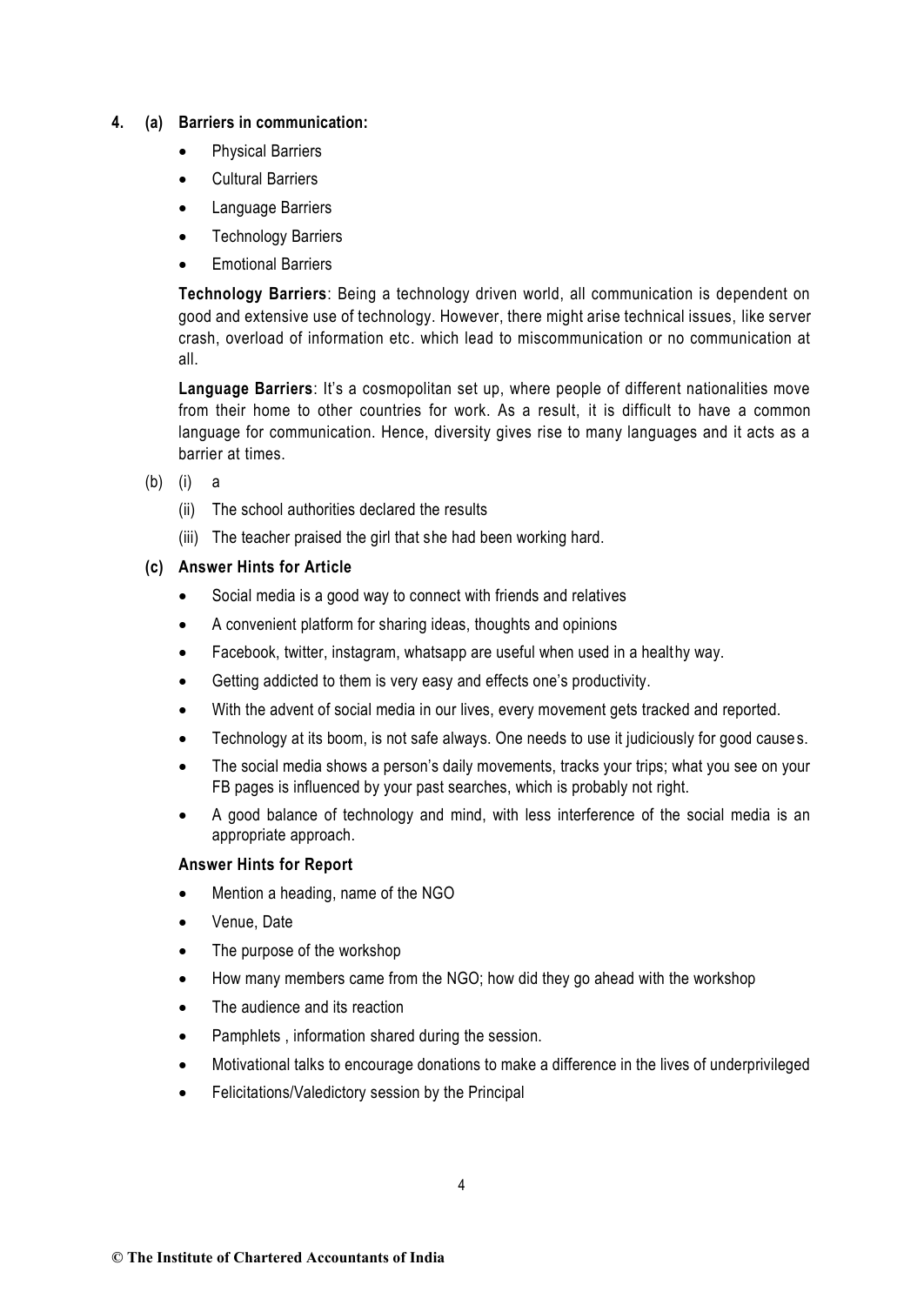### **5. (a) Based on Communication channels, there are three kinds of categories:**

- Verbal: Verbal communication involves the use of words and language in delivering the intended message
- Non Verbal: Nonverbal communication is the process of communicating by sending and receiving wordless messages. These messages can aid verbal communication, convey thoughts and feelings contrary to the spoken words or express ideas and emotions on their own.
- Visual: Visual communication through visual aids such as signs, typography, drawing, graphic design, illustration, colour and other electronic resources usually reinforces written communication. Visuals like graphs, pie charts and other diagrammatic presentations convey clearly and concisely a great deal of information. They are an essential part of official presentations these days.

**(b)** (i) b

- (ii) d
- (iii) The children requested for no homework that day.

### **(c) Minutes of the Meeting**

Date: 21st July, 2018

Meeting started at 11: 00 am.

Members in attendance : Head of Sales and Marketing, the Product Head, Product lead, three members of the Sales team

Mr. Raju Murthy, Head of Sales and Marketing informed the agenda of the meeting i.e. the sales decline in the product

Mr. Kishore Sandhu, Product Head expressed concern over the matter; discussed a few flaws noticed in the sales strategy.

Ms. Seema Thakur, Sales Head gave a detailed analysis of the figures observed in the last six months.

Her team including Mr. X, Mr. Y and Mr. Z elaborated on the market trends based on the usage of the particular product

All the participants agreed to the concern and come back with a detailed report.

Conclusion Stated: ATR to be submitted by 24<sup>th</sup> July, 2018 to the Head of Sales and Marketing.

#### **Resume**

Name: Manish Reddy Phone: 040-123456 Email:-mreddy@gmail.com Address: 123, Chennai Road, Chennai Birthday: 1<sup>st</sup> January

**CAREER OBJECTIVE:** Seeking a challenging career with a progressive organization that provides an opportunity to utilize my sales and marketing skills & abilities in the FMCG sector.

### **PERSONAL SKILLS**

Excellent persuasion skills

Highly sales driven